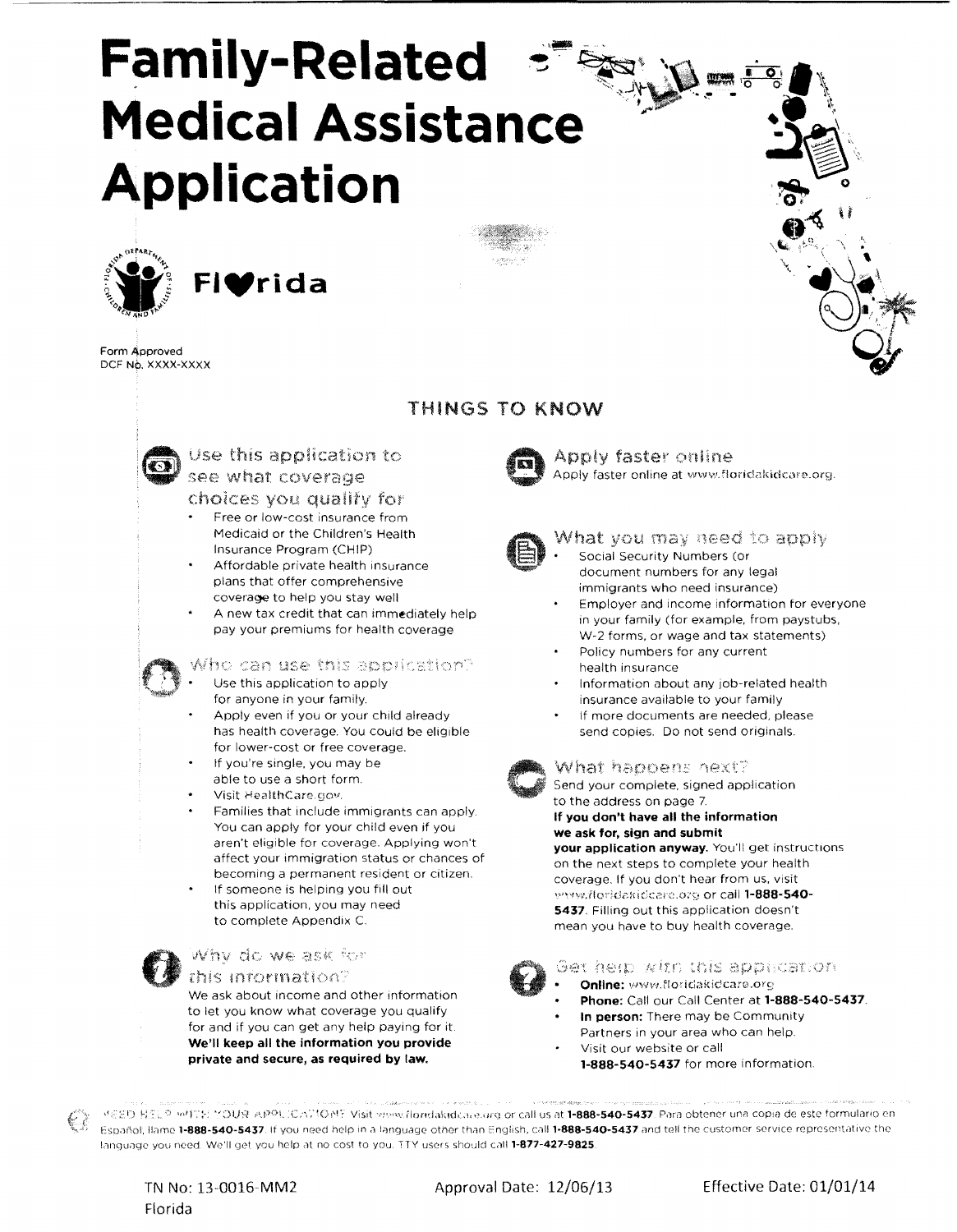| Tell us about yourself.                                                                                                                                                                                                                                                                                                                                                                                          |           |                                       |                       |                                                   |                                                                  |
|------------------------------------------------------------------------------------------------------------------------------------------------------------------------------------------------------------------------------------------------------------------------------------------------------------------------------------------------------------------------------------------------------------------|-----------|---------------------------------------|-----------------------|---------------------------------------------------|------------------------------------------------------------------|
|                                                                                                                                                                                                                                                                                                                                                                                                                  |           |                                       |                       |                                                   |                                                                  |
| (We need one adult in the family to be the contact person for your application.)                                                                                                                                                                                                                                                                                                                                 |           |                                       |                       |                                                   |                                                                  |
| 1. First name, Middle name, Last name & Suffix                                                                                                                                                                                                                                                                                                                                                                   |           |                                       |                       |                                                   |                                                                  |
| 2. Date of birth (mm/dd/yyyy)                                                                                                                                                                                                                                                                                                                                                                                    |           | 3. Sex                                | Male                  | Female                                            |                                                                  |
|                                                                                                                                                                                                                                                                                                                                                                                                                  |           |                                       |                       |                                                   |                                                                  |
| 4. Spcial Security number (SSN) $\frac{1}{2}$ $\frac{1}{2}$ $\frac{1}{2}$ $\frac{1}{2}$ $\frac{1}{2}$ $\frac{1}{2}$ $\frac{1}{2}$ $\frac{1}{2}$ $\frac{1}{2}$ $\frac{1}{2}$ $\frac{1}{2}$ $\frac{1}{2}$ $\frac{1}{2}$ $\frac{1}{2}$ $\frac{1}{2}$ $\frac{1}{2}$ $\frac{1}{2}$ $\frac{1}{2}$ $\frac{1}{2}$                                                                                                        |           |                                       |                       |                                                   |                                                                  |
| We need this if you want health coverage and have a SSN. Providing your SSN can be helpful if you don't want health coverage too since it can speed<br>up the application process. We use SSNs to check income and other information to see who's eligible for help with health coverage costs. If someone                                                                                                       |           |                                       |                       |                                                   | If none, date SSN applied for                                    |
| wants help getting an SSN, call 1-800-772-1213 or visit socialsecurity.gov. TTY users should call 1-800-325-0778.<br>5. Home address (Leave blank if you don't have one.)                                                                                                                                                                                                                                        |           |                                       |                       |                                                   | 6. Apartment or suite number                                     |
| 7. City                                                                                                                                                                                                                                                                                                                                                                                                          |           |                                       |                       |                                                   |                                                                  |
|                                                                                                                                                                                                                                                                                                                                                                                                                  | 8. State  | 9. ZIP code                           |                       | 10. County                                        |                                                                  |
| 11. Mailing address (if different from home address)                                                                                                                                                                                                                                                                                                                                                             |           |                                       |                       |                                                   | 12. Apartment or suite number                                    |
| 13. City                                                                                                                                                                                                                                                                                                                                                                                                         | 14. State | 15. ZIP code                          |                       | 16. County                                        |                                                                  |
| 17. Home Phone number                                                                                                                                                                                                                                                                                                                                                                                            |           |                                       | 18. Cell phone number |                                                   |                                                                  |
|                                                                                                                                                                                                                                                                                                                                                                                                                  |           |                                       |                       |                                                   |                                                                  |
|                                                                                                                                                                                                                                                                                                                                                                                                                  |           |                                       |                       |                                                   |                                                                  |
| 19. Email address:                                                                                                                                                                                                                                                                                                                                                                                               |           |                                       |                       |                                                   |                                                                  |
| Do you want to get information about this application by email? $\Box$ Yes $\Box$ No                                                                                                                                                                                                                                                                                                                             |           |                                       |                       |                                                   |                                                                  |
| 20. What is your preferred spoken or written language (if not English)?                                                                                                                                                                                                                                                                                                                                          |           |                                       |                       |                                                   |                                                                  |
|                                                                                                                                                                                                                                                                                                                                                                                                                  |           |                                       |                       |                                                   |                                                                  |
| 21. Do you plan to file a federal income tax return NEXT YEAR? (You can still apply for health insurance even if you don't file a<br>federal income tax return.)                                                                                                                                                                                                                                                 |           |                                       |                       |                                                   |                                                                  |
| YES. If yes, please answer questions a-c.                                                                                                                                                                                                                                                                                                                                                                        |           | $\Box$ MO. If no, skip to question c. |                       |                                                   |                                                                  |
| a. Will you file jointly with a spouse? $\Box$ Yes $\Box$ No                                                                                                                                                                                                                                                                                                                                                     |           |                                       |                       |                                                   |                                                                  |
| <b>If yes, name of spouse:</b>                                                                                                                                                                                                                                                                                                                                                                                   |           |                                       |                       |                                                   |                                                                  |
| b. Will you claim any dependents on your tax return? □ Yes □ No                                                                                                                                                                                                                                                                                                                                                  |           |                                       |                       |                                                   |                                                                  |
| <b>If yes,</b> list name(s) of dependents:                                                                                                                                                                                                                                                                                                                                                                       |           |                                       |                       |                                                   |                                                                  |
| c. Will you be claimed as a dependent on someone's tax return? $\Box$ Yes $\Box$ No                                                                                                                                                                                                                                                                                                                              |           |                                       |                       |                                                   |                                                                  |
| If yes, please list the name of the tax filer:                                                                                                                                                                                                                                                                                                                                                                   |           |                                       |                       |                                                   |                                                                  |
| How are you related to the tax filer?                                                                                                                                                                                                                                                                                                                                                                            |           |                                       |                       |                                                   |                                                                  |
| 22. Are you pregnant? $\Box$ Yes $\Box$ No a. If yes, how many babies are expected during this pregnancy?                                                                                                                                                                                                                                                                                                        |           |                                       |                       |                                                   |                                                                  |
| 23. Do you need health coverage?<br>(Even if you have insurance, there might be a program with better coverage or lower costs.)                                                                                                                                                                                                                                                                                  |           |                                       |                       |                                                   |                                                                  |
| $\Box$ YES. If yes, answer all the questions below.                                                                                                                                                                                                                                                                                                                                                              |           |                                       |                       | Leave the rest of this page blank.                | $\Box$ et C. If no, SKIP to the income questions on page 3.      |
| 24. Do you have a physical, mental, or emotional health condition that causes limitations in activities (like bathing, dressing, daily<br>chores, etc.) or live in a medical facility or nursing home? $\Box$ Yes $\Box$ No                                                                                                                                                                                      |           |                                       |                       |                                                   |                                                                  |
| 25. Are you a U.S. citizen or U.S. national?     Yes     No                                                                                                                                                                                                                                                                                                                                                      |           |                                       |                       |                                                   |                                                                  |
| 26. If you aren't a U.S. citizen or U.S. national, do you have eligible immigration status?                                                                                                                                                                                                                                                                                                                      |           |                                       |                       |                                                   |                                                                  |
| Yes. Fill in your document type and ID number below.                                                                                                                                                                                                                                                                                                                                                             |           |                                       |                       |                                                   |                                                                  |
| a. Immigration document type                                                                                                                                                                                                                                                                                                                                                                                     |           |                                       | b. Document ID number |                                                   |                                                                  |
| c. Have you lived in the U.S. since 1996? $\Box$ Yes $\Box$ No                                                                                                                                                                                                                                                                                                                                                   |           |                                       |                       | member of the U.S. military? $\Box$ Yes $\Box$ No | d. Are you, or your spouse or parent a veteran or an active-duty |
| 군운증을 물용도운 포르몬봉 우승되어 녹오오클(승폭)(To,PP-Visit - exsectoridakiddaxe.org- or call us at <b>1-888-540-5437</b> , Para obtener una copia de este formulario en<br>Español, Bame 1-888-540-5437. If you need help in a language other than English, call 1-888-540-5437 and tell the customer service representative the<br>language you need. We'll get you help at no cost to you. TTY users should call 1-877-427-9825. |           |                                       |                       |                                                   |                                                                  |

|         | TN No: 13-0016-MM2 |
|---------|--------------------|
| Florida |                    |

 $\zeta_{\pm}^{\prime}$ 

Approval Date: 12/06/13 Effective Date: 01/01/14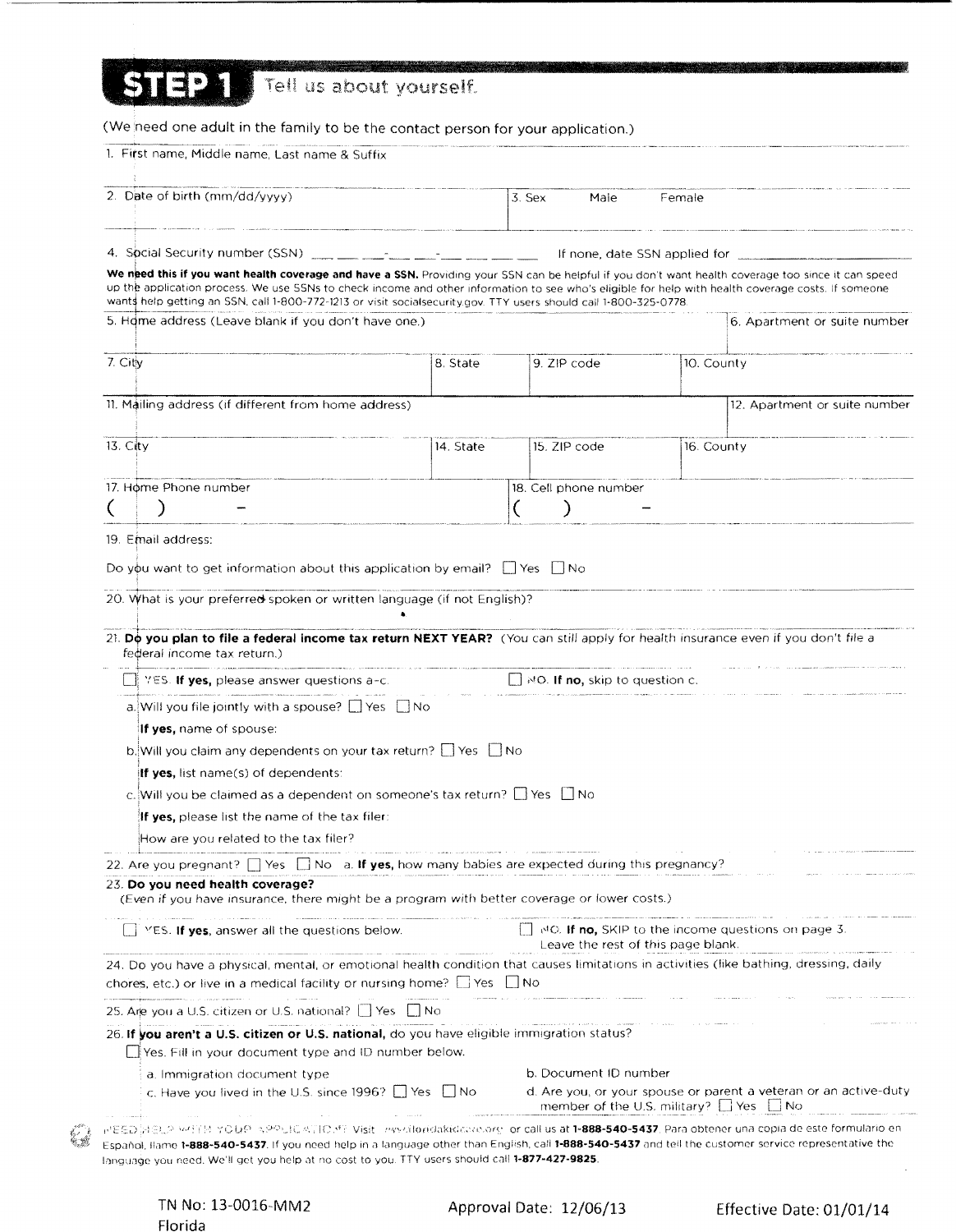| <b>STEXE</b>                                                                                                                                                                                                                                                     |                                                                | Continue with yourself)              |                                              |                                  |                                                                                                                                                       |
|------------------------------------------------------------------------------------------------------------------------------------------------------------------------------------------------------------------------------------------------------------------|----------------------------------------------------------------|--------------------------------------|----------------------------------------------|----------------------------------|-------------------------------------------------------------------------------------------------------------------------------------------------------|
| 27. Do you want help paying for medical bills from the last 3 months? $\Box$ Yes $\Box$ No                                                                                                                                                                       |                                                                |                                      |                                              |                                  |                                                                                                                                                       |
|                                                                                                                                                                                                                                                                  |                                                                |                                      |                                              |                                  | 28. Do you live with at least one child under the age of 18, and are you the main person taking care of this child? [ Yes [ No                        |
| 29. Are you a full-time student? ■ Yes ■ No                                                                                                                                                                                                                      |                                                                |                                      |                                              | in Florida? $\Box$ Yes $\Box$ No | 30. Did you age out or were you adopted out of foster care                                                                                            |
| 31. If Hispanic/Latino, ethnicity (OPTIONAL--check all that apply.)                                                                                                                                                                                              |                                                                |                                      |                                              |                                  |                                                                                                                                                       |
| □Mexican □ Mexican American □ Chicano/a □ Puerto Rican                                                                                                                                                                                                           |                                                                |                                      | $\Box$ Cuban $\Box$ Other                    |                                  |                                                                                                                                                       |
| 32 Race (OPTIONAL-check all that apply.)                                                                                                                                                                                                                         |                                                                |                                      |                                              |                                  |                                                                                                                                                       |
| <b>White</b><br><b>Black or African</b><br>American                                                                                                                                                                                                              | American Indian or<br>Alaska Native<br>Asian Indian<br>Chinese | Filipino<br>Japanese<br>Korean       | Vietnamese<br>Other Asian<br>Native Hawaiian |                                  | Guamanian or Chamorro<br>Samoan<br>Other Pacific Islander<br>Other                                                                                    |
| Current Job & Income Information                                                                                                                                                                                                                                 |                                                                |                                      |                                              |                                  |                                                                                                                                                       |
| Employed<br>If you're currently employed, tell<br>us about your income. Start with<br>question 33.                                                                                                                                                               |                                                                | Not employed<br>Skip to question 44. |                                              | Self-employed                    | Skip to question 43.                                                                                                                                  |
| <b>CURRENT JOB 7:</b>                                                                                                                                                                                                                                            |                                                                |                                      |                                              |                                  |                                                                                                                                                       |
| 33. Employer name and address                                                                                                                                                                                                                                    |                                                                |                                      |                                              |                                  | 34. Employer phone number                                                                                                                             |
| 35. Wages/tips (before taxes)   Hourly   Weekly   Every 2 weeks   Twice a month   Monthly<br>\$<br>36. Average hours worked each WEEK                                                                                                                            |                                                                |                                      |                                              |                                  | l 1 Yearly                                                                                                                                            |
| CURRENT JOB 2: (If you have more jobs and need more space, attach another sheet of paper.)                                                                                                                                                                       |                                                                |                                      |                                              |                                  |                                                                                                                                                       |
| 37. Employer name and address                                                                                                                                                                                                                                    |                                                                |                                      |                                              |                                  | 38. Employer phone number                                                                                                                             |
| 39. Wages/tips (before taxes) [ Hourly [   Weekly   Every 2 weeks   Twice a month   Monthly<br>\$                                                                                                                                                                |                                                                |                                      |                                              |                                  | Yearly                                                                                                                                                |
| 40. Average hours worked each WEEK                                                                                                                                                                                                                               |                                                                |                                      |                                              |                                  |                                                                                                                                                       |
| 41. If your normal monthly income is different from the income you listed above, use this space to tell us why.                                                                                                                                                  |                                                                |                                      |                                              |                                  |                                                                                                                                                       |
| 42. In the past year, did you: $\Box$ Change jobs $\Box$ Stop working                                                                                                                                                                                            |                                                                |                                      | Start working fewer hours                    |                                  | None of these                                                                                                                                         |
| 43. If self-employed, answer the following questions:                                                                                                                                                                                                            |                                                                |                                      |                                              |                                  |                                                                                                                                                       |
| a. Type of work                                                                                                                                                                                                                                                  |                                                                |                                      | \$                                           |                                  | b. How much net income (profits once business expenses are<br>paid) will you get from this self-employment this month?                                |
| 44. OTHER INCOMETHIS MONTHI Check all that apply, and give the amount and how often you get it.<br>NOTE: You do not need to tell us about child support, Veteran's Administration (VA) payment, workers' compensation, or<br>Supplemental Security Income (SSI). |                                                                |                                      |                                              |                                  |                                                                                                                                                       |
| None                                                                                                                                                                                                                                                             |                                                                |                                      | Net farming/fishing                          | s                                | How often?                                                                                                                                            |
| Unemployment<br>Pensions                                                                                                                                                                                                                                         | \$<br>\$                                                       | How often?<br>How often?             | $\Box$ Net rental/royalty                    |                                  | How often?                                                                                                                                            |
| Social Security                                                                                                                                                                                                                                                  | \$                                                             | How often?                           | Other income                                 | \$                               | How often?                                                                                                                                            |
| Retirement accounts                                                                                                                                                                                                                                              | \$                                                             | How often?                           | Type:                                        |                                  |                                                                                                                                                       |
| Alimony received                                                                                                                                                                                                                                                 | \$                                                             | How often?                           |                                              |                                  |                                                                                                                                                       |
|                                                                                                                                                                                                                                                                  |                                                                |                                      |                                              |                                  | 군물품은 동음일의 M4(全서 우승당)을 계속하는 경우가 'C ATTO APP Misit www.dovideare.org  or call us at <b>1-888-540-5437.</b> Para obtener una copia de este formulario en |

 $\bar{z}$ 

language you need. We'll get you helo at no cost to vou. TTY users should call 1-R77-427-9R25

Espanol, Ilame 1-888-540-5437. If you need help in a language other than English, call 1-888-540-5437 and tell the customer service representative the

 $\mathbb{Z}^I$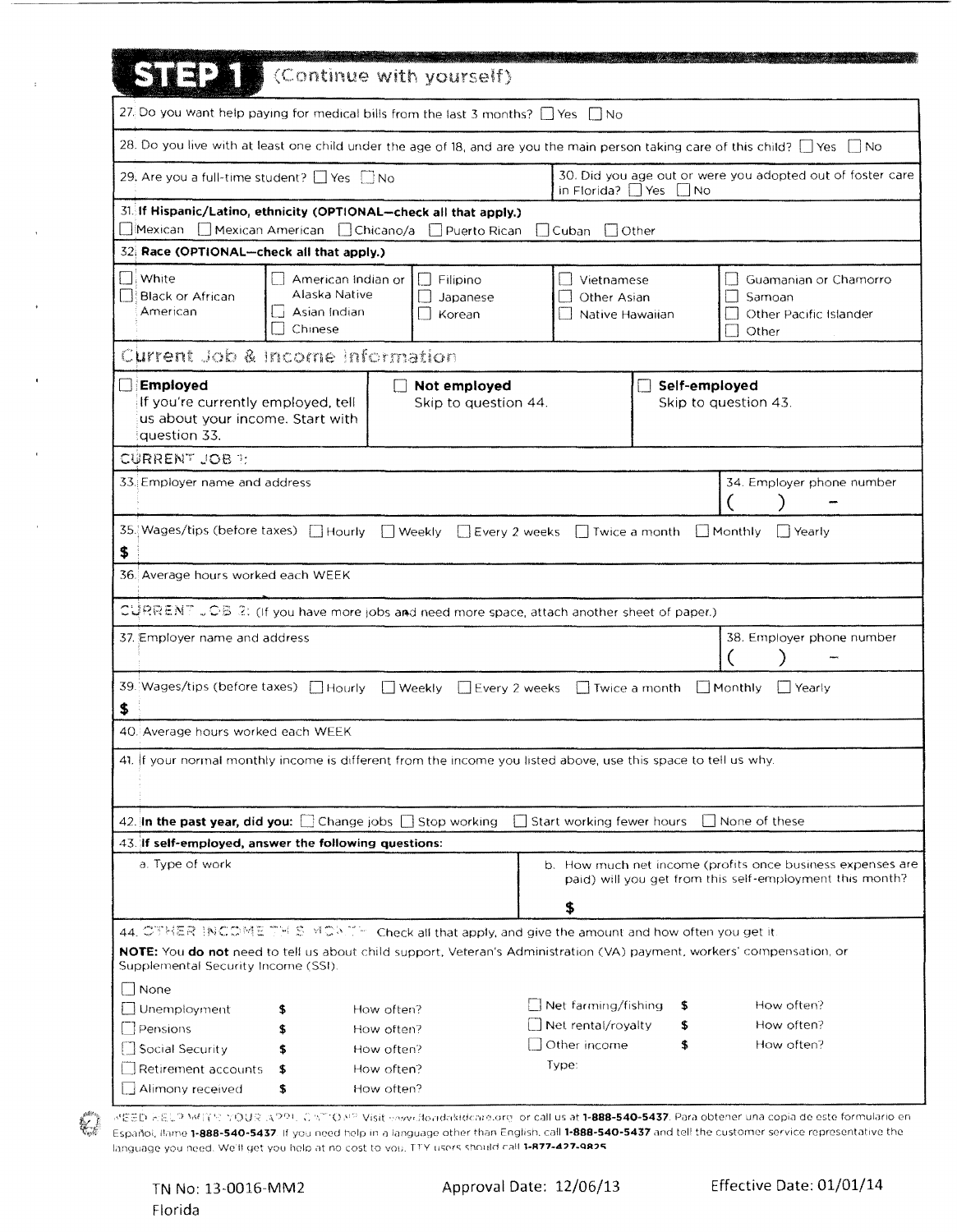| SIEL<br>(Continue with yourself)                                                                                                                                                                                                                         |                                                                                                                                        |  |  |  |  |
|----------------------------------------------------------------------------------------------------------------------------------------------------------------------------------------------------------------------------------------------------------|----------------------------------------------------------------------------------------------------------------------------------------|--|--|--|--|
| 45. DEDUCTIONS: Check all that apply, and give the amount and how often you get it.                                                                                                                                                                      |                                                                                                                                        |  |  |  |  |
| If you pay for certain things that can be deducted on a federal income tax return, telling us about them could make the cost of health<br>You shouldn't include a cost that you already considered in your answer to net self-employment (question 44b). | coverage a little lower. Note: Refer to the Adjusted Gross Income Section from IRS.gov for items that can be included in this section. |  |  |  |  |
| Alimony paid<br>How often?<br>Student Joan interest<br>How often?                                                                                                                                                                                        | Other deductions<br>How often?<br>s<br>Type:                                                                                           |  |  |  |  |
| 46. YEARLY INCOME: Complete only if your income changes from month to month.<br>If you don't expect changes to your monthly income, skip to the next person.                                                                                             |                                                                                                                                        |  |  |  |  |
| Your total income this year<br>\$                                                                                                                                                                                                                        | Your total income <b>next year</b> (if you think it will be different)<br>S                                                            |  |  |  |  |
|                                                                                                                                                                                                                                                          | THANKS: This is all we need to know about you                                                                                          |  |  |  |  |
| Tell us about your family.                                                                                                                                                                                                                               |                                                                                                                                        |  |  |  |  |

#### Who do you need to include on this application?

Tell us about all the family members who live with you. If you file taxes, we need to know about everyone on your tax return. (You don't need to file taxes to get health coverage).

#### DO Include:

- Your spouse
- Your children under 21 who live with you
- Your unmarried partner who needs health coverage
- Anyone you include on your tax return, even if they don't live with you
- Ahyone else under 21 who you take care of and lives with you

#### You DON'T have to include:

- Your unmarried partner who doesn't need health coverage
- Your unmarried partner's children
- Your parents who live with you, but file their own tax return (if you're over 21)
- Other adult relatives who file their own tax return

The amount of assistance or type of program you qualify for depends on the number of people in your family and their incomes. This information helps us make sure everyone gets the best coverage they can.

Complete Step 2 for each person in your family. Start with other adults and children. If you have more than 2 people in your family, you'll need to make a copy of the pages and attach them. You don't need to provide immigration status or a Social Security Number (SSN) for family members who don't need health coverage. We'll keep all the information you provide private and secure as required by law. We'll use personal information only to check if you're eligible for health coverage.



(J) PEER SELP MITS VOUR APRIL CALLOW YOUR wave dondaked care or call us at 1-888-540-5437. Para obtener una copia de este formulario en Español. llame 1-888-540-5437. If you need help in a language other than English, call 1-888-540-5437 and tell the customer service representative the language you need. We'li get you help at no cost to you. TTY users should call 1-877-427-9825.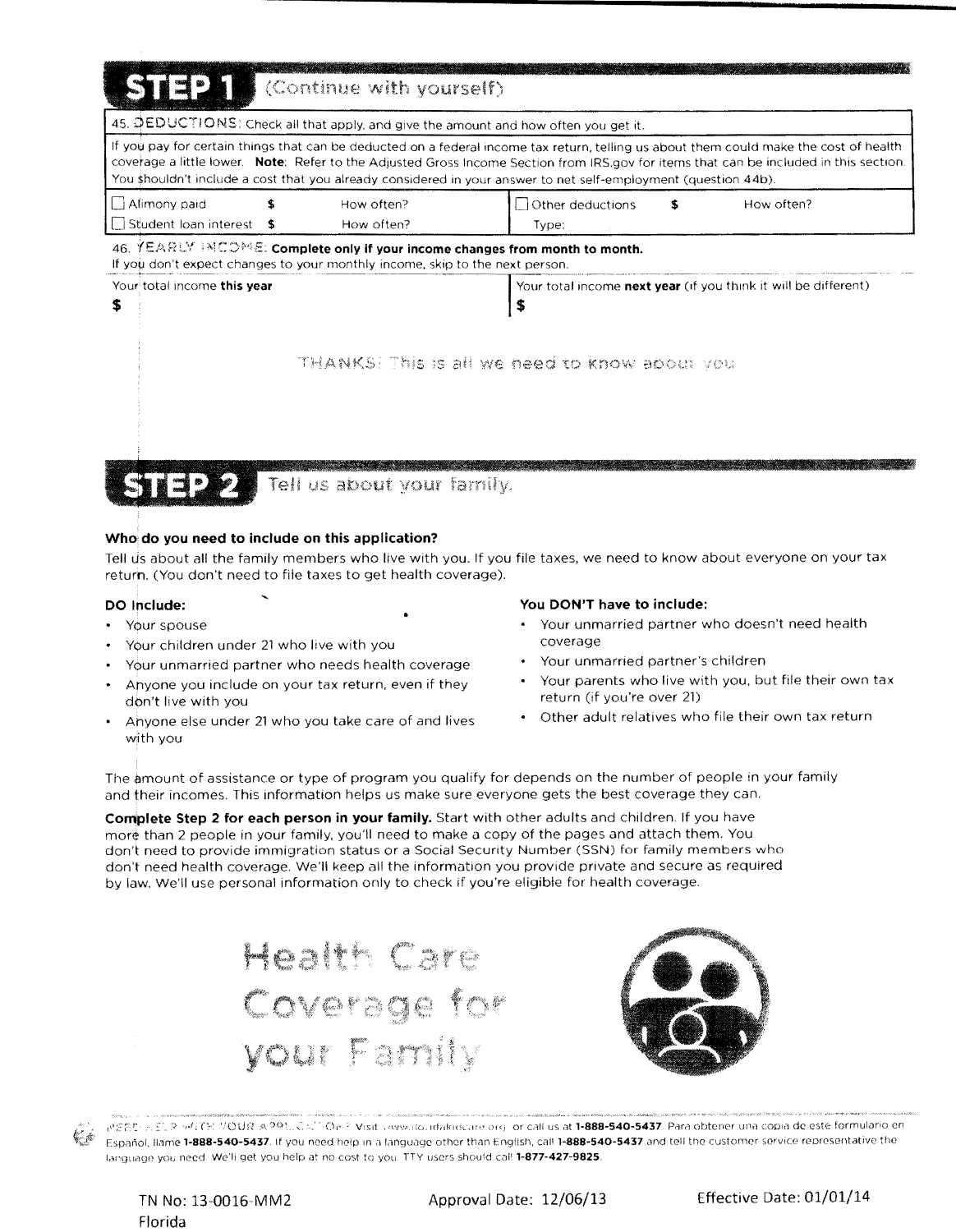# . . **ISTEP 2: NEXT PERSON |**

| Complete Step 2 for your spouse/partner, and children who live with you and/or anyone on your same federal income tax return if you<br>file one. See page 1 for more information about who to include. If you don't file a tax return, remember to still add family members who<br>live with you. NOTE: If you have more than two people to include, make a copy of Step 2: Next Person and complete. |                                                                                                       |                     |                                               |                               |                                                                                                                                 |
|-------------------------------------------------------------------------------------------------------------------------------------------------------------------------------------------------------------------------------------------------------------------------------------------------------------------------------------------------------------------------------------------------------|-------------------------------------------------------------------------------------------------------|---------------------|-----------------------------------------------|-------------------------------|---------------------------------------------------------------------------------------------------------------------------------|
| 1. First name, Middle name, Last name, & Suffix                                                                                                                                                                                                                                                                                                                                                       |                                                                                                       |                     |                                               |                               | 2. Relationship to you?                                                                                                         |
| 3. Date of birth (mm/dd/yyyy)                                                                                                                                                                                                                                                                                                                                                                         |                                                                                                       | 4. Sex $\vert$ Male | Female                                        |                               |                                                                                                                                 |
| 5. Social Security number (SSN)<br>We need this if you want health coverage and have an SSN.                                                                                                                                                                                                                                                                                                          |                                                                                                       |                     |                                               | If none, date SSN applied for |                                                                                                                                 |
| 6. Does the <b>NEXT PERSON</b> live at the same address as you? $\Box$ Yes                                                                                                                                                                                                                                                                                                                            |                                                                                                       | l Ino               |                                               |                               |                                                                                                                                 |
| <b>If no,</b> list address:                                                                                                                                                                                                                                                                                                                                                                           |                                                                                                       |                     |                                               |                               |                                                                                                                                 |
| 7. Does the NEXT PERSON plan to file a federal income tax return NEXT YEAR?<br>(You can still apply for health insurance even if you don't file a federal income tax return.)                                                                                                                                                                                                                         |                                                                                                       |                     |                                               |                               |                                                                                                                                 |
| $\Box$ YES. If yes, please answer questions a-c.                                                                                                                                                                                                                                                                                                                                                      |                                                                                                       |                     | $\perp$ NO. <b>If no,</b> skip to question c. |                               |                                                                                                                                 |
| a. Will the <b>NEXT PERSON</b> file jointly with a spouse? $\Box$ Yes $\Box$ No                                                                                                                                                                                                                                                                                                                       |                                                                                                       |                     |                                               |                               |                                                                                                                                 |
| If yes, name of spouse:                                                                                                                                                                                                                                                                                                                                                                               |                                                                                                       |                     |                                               |                               |                                                                                                                                 |
| b. Will the <b>NEXT PERSON</b> claim any dependents on his or her tax return? $\Box$ Yes $\Box$ No                                                                                                                                                                                                                                                                                                    |                                                                                                       |                     |                                               |                               |                                                                                                                                 |
| <b>If yes,</b> list name(s) of dependents:                                                                                                                                                                                                                                                                                                                                                            |                                                                                                       |                     |                                               |                               |                                                                                                                                 |
| c. Will the <b>NEXT PERSON</b> be claimed as a dependent on someone's tax return? $\Box$ Yes $\Box$ No                                                                                                                                                                                                                                                                                                |                                                                                                       |                     |                                               |                               |                                                                                                                                 |
| If yes, please list the name of the tax filer:                                                                                                                                                                                                                                                                                                                                                        |                                                                                                       |                     |                                               |                               |                                                                                                                                 |
| How is the <b>NEXT PERSON</b> related to the tax filer?                                                                                                                                                                                                                                                                                                                                               |                                                                                                       |                     |                                               |                               |                                                                                                                                 |
| 8. Is the NEXT PERSON pregnant? $\Box$ Yes $\Box$ No a. If yes, how many babies are expected during this pregnancy?                                                                                                                                                                                                                                                                                   |                                                                                                       |                     |                                               |                               |                                                                                                                                 |
| 9. Does the <b>NEXT PERSON</b> need health coverage?                                                                                                                                                                                                                                                                                                                                                  |                                                                                                       |                     |                                               |                               |                                                                                                                                 |
| (Even if they have insurance, there might be a program with better coverage or lower costs.)                                                                                                                                                                                                                                                                                                          |                                                                                                       |                     |                                               |                               |                                                                                                                                 |
| $\Box$ YES. If yes, answer all the questions below.                                                                                                                                                                                                                                                                                                                                                   |                                                                                                       |                     | Leave the rest of this page blank.            |                               | $\Box$ NO. If no, SKIP to the income questions on page 5.                                                                       |
| 10. Does the NEXT PERSON have a physical, mental, or emotional health condition that causes limitations in activities (like bathing,<br>dressing, daily chores, etc) or live in a medical facility or nursing home? $\Box$ Yes $\Box$ No                                                                                                                                                              |                                                                                                       |                     |                                               |                               |                                                                                                                                 |
| 11. Is the <b>NEXT PERSON</b> a U.S. citizen or U.S. national? $\Box$ Yes $\Box$ No                                                                                                                                                                                                                                                                                                                   |                                                                                                       |                     |                                               |                               |                                                                                                                                 |
| 12. If the <b>NEXT PERSON</b> isn't a U.S. citizen or U.S. national, do they have eligible immigration status?                                                                                                                                                                                                                                                                                        |                                                                                                       |                     |                                               |                               |                                                                                                                                 |
| Yes. Fill in their document type and ID number below<br>a. Document type                                                                                                                                                                                                                                                                                                                              |                                                                                                       |                     | b. Document ID number                         |                               |                                                                                                                                 |
| c. Has the NEXT PERSON lived in the U.S. since 1996? Simple 10 No. d. Is the NEXT PERSON or their spouse or parent a veteran or an                                                                                                                                                                                                                                                                    |                                                                                                       |                     |                                               |                               | active-duty member in the U.S. military? $\Box$ Yes $\Box$ No                                                                   |
| 13. Does the <b>NEXT PERSON</b> want help<br>paying for medical bills from the last 3<br>months?<br>∣Yes ∣∣No                                                                                                                                                                                                                                                                                         | child under the age of 18, and are they the<br>main person taking care of this child?<br>   Yes    No |                     |                                               | Florida?<br>Yes               | 14. Does the NEXT PERSON live with at least one  15. Was the NEXT PERSON aged out<br>of or adopted out of foster care in<br>-No |
| To help you get access to specialized care, if this <b>NEXT PERSON</b> is age 20 or younger and has a chronic and serious medical, behavioral,<br>or other health condition that has lasted or is expected to last at least 12 months, please answer the following three (3) questions.                                                                                                               |                                                                                                       |                     |                                               |                               |                                                                                                                                 |
| 16. Is this NEXT PERSON limited or prevented in any way in his or her ability to do the same things most children of the same age do?<br>│ Yes │ No                                                                                                                                                                                                                                                   |                                                                                                       |                     |                                               |                               |                                                                                                                                 |
| 17. Does the NEXT PERSON need to get special therapy, such as physical, occupational or speech therapy, or treatment or<br>counseling for an emotional, developmental, or behavioral problem? $\Box$ Yes $\Box$ No                                                                                                                                                                                    |                                                                                                       |                     |                                               |                               |                                                                                                                                 |
| 18. Does the NEXT PERSON need or use more medical care, mental health, or educaitonal services than is usual for most children<br>of the same age? $ $ $ $ Yes $ $ $ $ No                                                                                                                                                                                                                             |                                                                                                       |                     |                                               |                               |                                                                                                                                 |
| A configuration of the construction of the component of the contemporal component of the basic<br>19. Is the <b>NEXT PERSON</b> a full-time student?     Yes                                                                                                                                                                                                                                          | l INo                                                                                                 |                     |                                               |                               |                                                                                                                                 |
| 20. If Hispanic/Latino, ethnicity (OPTIONAL—check all that apply.)                                                                                                                                                                                                                                                                                                                                    |                                                                                                       |                     |                                               |                               |                                                                                                                                 |
| □ Mexican □ Mexican American □ Chicano/a □ Puerto Rican □ Cuban □ Other                                                                                                                                                                                                                                                                                                                               |                                                                                                       |                     |                                               |                               |                                                                                                                                 |
| 서름도다 유물님의 M/(T)~ 목QUR -ARP토C(LeTtO M? Visit veew.domdakidcare.org -or call us a <b>t 1-888-540-5437</b> . Para obtener una copia de este formulario en<br>Español, llame 1-888-540-5437. If you need help in a language other than English, call 1-888-540-5437 and tell the customer service representative the                                                                                      |                                                                                                       |                     |                                               |                               |                                                                                                                                 |
| language you need. We'll get you help at no cost to you. TTY users should call <b>1-877-427-9825</b> .                                                                                                                                                                                                                                                                                                |                                                                                                       |                     |                                               |                               |                                                                                                                                 |

-----------------------------------------------------

<u> 1940 - Johann Stoff, Amerikaansk politik († 1958)</u>

 $\begin{picture}(20,20) \put(0,0){\line(1,0){15}} \put(15,0){\line(1,0){15}} \put(15,0){\line(1,0){15}} \put(15,0){\line(1,0){15}} \put(15,0){\line(1,0){15}} \put(15,0){\line(1,0){15}} \put(15,0){\line(1,0){15}} \put(15,0){\line(1,0){15}} \put(15,0){\line(1,0){15}} \put(15,0){\line(1,0){15}} \put(15,0){\line(1,0){15}} \put(15,0){\line(1$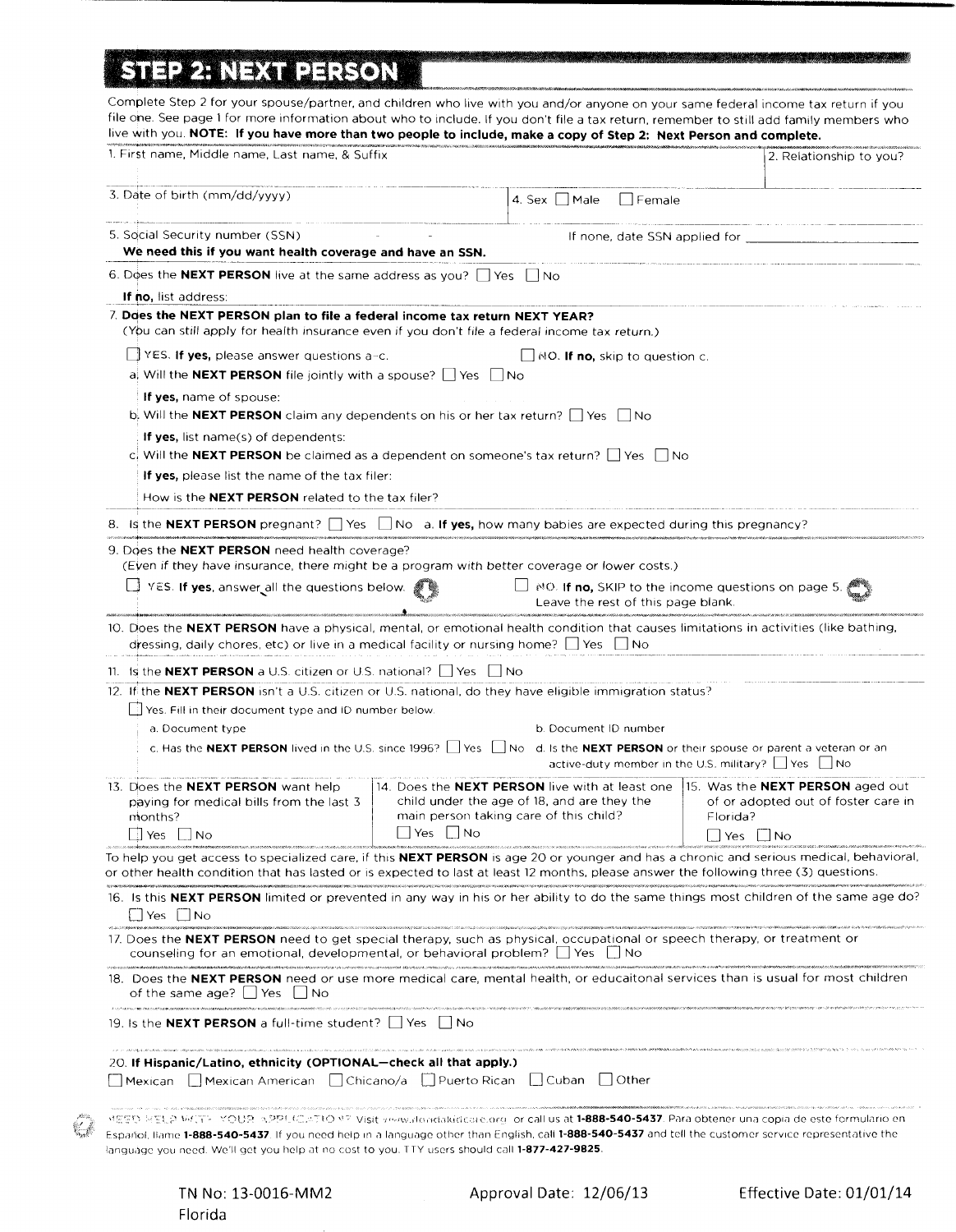|  |  |  | STEP 2: NEXT PERSON |
|--|--|--|---------------------|
|  |  |  |                     |
|  |  |  |                     |
|  |  |  |                     |
|  |  |  |                     |
|  |  |  |                     |
|  |  |  |                     |
|  |  |  |                     |
|  |  |  |                     |
|  |  |  |                     |

| 21. Race (OPTIONAL-check all that apply.)               |                                                                                                                 |                                                                                                                |                                                  |                               |                                                                                                                                                                                                                                                                                  |
|---------------------------------------------------------|-----------------------------------------------------------------------------------------------------------------|----------------------------------------------------------------------------------------------------------------|--------------------------------------------------|-------------------------------|----------------------------------------------------------------------------------------------------------------------------------------------------------------------------------------------------------------------------------------------------------------------------------|
| White<br>Black or African<br>American                   | → American Indian or<br>Alaska Native<br>    Asian Indian<br>Chinese                                            | $\Box$ Filipino<br>Japanese<br>Korean                                                                          | l i Vietnamese<br>Other Asian<br>Native Hawaiian |                               | Guamanian or Chamorro<br>Samoan<br>Other Pacific Islander<br>Other                                                                                                                                                                                                               |
|                                                         | Now, tell us about any income from the <b>NEXT PERSON</b> below. $\mathbb{C}\mathbb{R}$                         |                                                                                                                |                                                  |                               |                                                                                                                                                                                                                                                                                  |
|                                                         | Current Job & Income information                                                                                |                                                                                                                |                                                  |                               |                                                                                                                                                                                                                                                                                  |
| $\Box$ Employed<br>your income. Start with question 22. | If you're currently employed, tell us about                                                                     | $\Box$ Not employed<br>Skip to question 33.                                                                    |                                                  |                               | Self-employed<br>Skip to question 32.                                                                                                                                                                                                                                            |
| CURRENT JOB 1:                                          |                                                                                                                 |                                                                                                                |                                                  |                               |                                                                                                                                                                                                                                                                                  |
| 22. Employer name and address                           |                                                                                                                 |                                                                                                                |                                                  |                               | 23. Employer phone number                                                                                                                                                                                                                                                        |
| \$                                                      | 24. Wages/tips (before taxes) I Hourly I Weekly I Every 2 weeks I Twice a month I Monthly I Yearly              |                                                                                                                |                                                  |                               |                                                                                                                                                                                                                                                                                  |
| 25. Average hours worked each WEEK                      |                                                                                                                 |                                                                                                                |                                                  |                               |                                                                                                                                                                                                                                                                                  |
|                                                         | CURRENT JOB 2: (If you have more jobs and need more space, attach another sheet of paper.)                      |                                                                                                                |                                                  |                               |                                                                                                                                                                                                                                                                                  |
| 26. Employer name and address                           |                                                                                                                 |                                                                                                                |                                                  |                               | 27. Employer phone number                                                                                                                                                                                                                                                        |
| \$                                                      | 28. Wages/tips (before taxes) I Hourly I Weekly I Every 2 weeks I Twice a month I Monthly I Yearly              |                                                                                                                |                                                  |                               |                                                                                                                                                                                                                                                                                  |
| 29. Average hours worked each WEEK                      |                                                                                                                 |                                                                                                                |                                                  |                               |                                                                                                                                                                                                                                                                                  |
|                                                         | 30. If your normal monthly income is different from the income you listed above, use this space to tell us why. | no o se comunicamente es restas en construir competito de entre comunicamente al construir en el comunicamente |                                                  |                               |                                                                                                                                                                                                                                                                                  |
|                                                         | 31. In the past year, did the NEXT PERSON: [Let Change jobs   Stop working                                      |                                                                                                                |                                                  | i I Start working fewer hours | L. I None of these                                                                                                                                                                                                                                                               |
|                                                         | 32. If self-employed, answer the following questions:                                                           |                                                                                                                |                                                  |                               |                                                                                                                                                                                                                                                                                  |
| ia. Type of work                                        |                                                                                                                 |                                                                                                                |                                                  |                               | b. How much net income (profits once business expenses are<br>paid) will you get from this self-employment this month?                                                                                                                                                           |
|                                                         | 33. OTHER INCOME THIS MONTH: Check all that apply, and give the amount and how often you get it.                |                                                                                                                |                                                  |                               |                                                                                                                                                                                                                                                                                  |
|                                                         |                                                                                                                 |                                                                                                                |                                                  |                               | NOTE: You do not need to tell us about child support, veteran's payment, workers' compensation or Supplemental Security Income (SSI).                                                                                                                                            |
| None                                                    |                                                                                                                 |                                                                                                                |                                                  |                               |                                                                                                                                                                                                                                                                                  |
| Unemployment                                            | How often?                                                                                                      |                                                                                                                | $\Box$ Net farming/fishing                       |                               | How often?                                                                                                                                                                                                                                                                       |
| Pensions                                                | How often?                                                                                                      |                                                                                                                | Net rental/royalty                               |                               | How often?                                                                                                                                                                                                                                                                       |
| Social Security                                         | How often?                                                                                                      |                                                                                                                | Other income                                     | s                             | How often?                                                                                                                                                                                                                                                                       |
| Retirement accounts                                     | How often?                                                                                                      |                                                                                                                | Type:                                            |                               |                                                                                                                                                                                                                                                                                  |
| Alimony received                                        | How often?                                                                                                      |                                                                                                                |                                                  |                               |                                                                                                                                                                                                                                                                                  |
|                                                         | 34, $\Diamond E$ DUCTIONS. Check all that apply, and give the amount and how often you get it.                  |                                                                                                                |                                                  |                               |                                                                                                                                                                                                                                                                                  |
|                                                         | You shouldn't include a cost that you already considered in your answer to net self-employment (question 32b).  |                                                                                                                |                                                  |                               | If you pay for certain things that can be deducted on a federal income tax return, telling us about them could make the cost of health<br>coverage a little lower. Note: Refer to the Adjusted Gross Income Section from IRS.gov for items that can be included in this section. |
|                                                         |                                                                                                                 |                                                                                                                |                                                  |                               |                                                                                                                                                                                                                                                                                  |
| Alimony paid                                            | How often?<br>How often?                                                                                        |                                                                                                                | Other deductions<br>Type:                        | \$                            | How often?                                                                                                                                                                                                                                                                       |
| Student loan interest                                   |                                                                                                                 |                                                                                                                |                                                  |                               |                                                                                                                                                                                                                                                                                  |

 $\frac{1}{2}$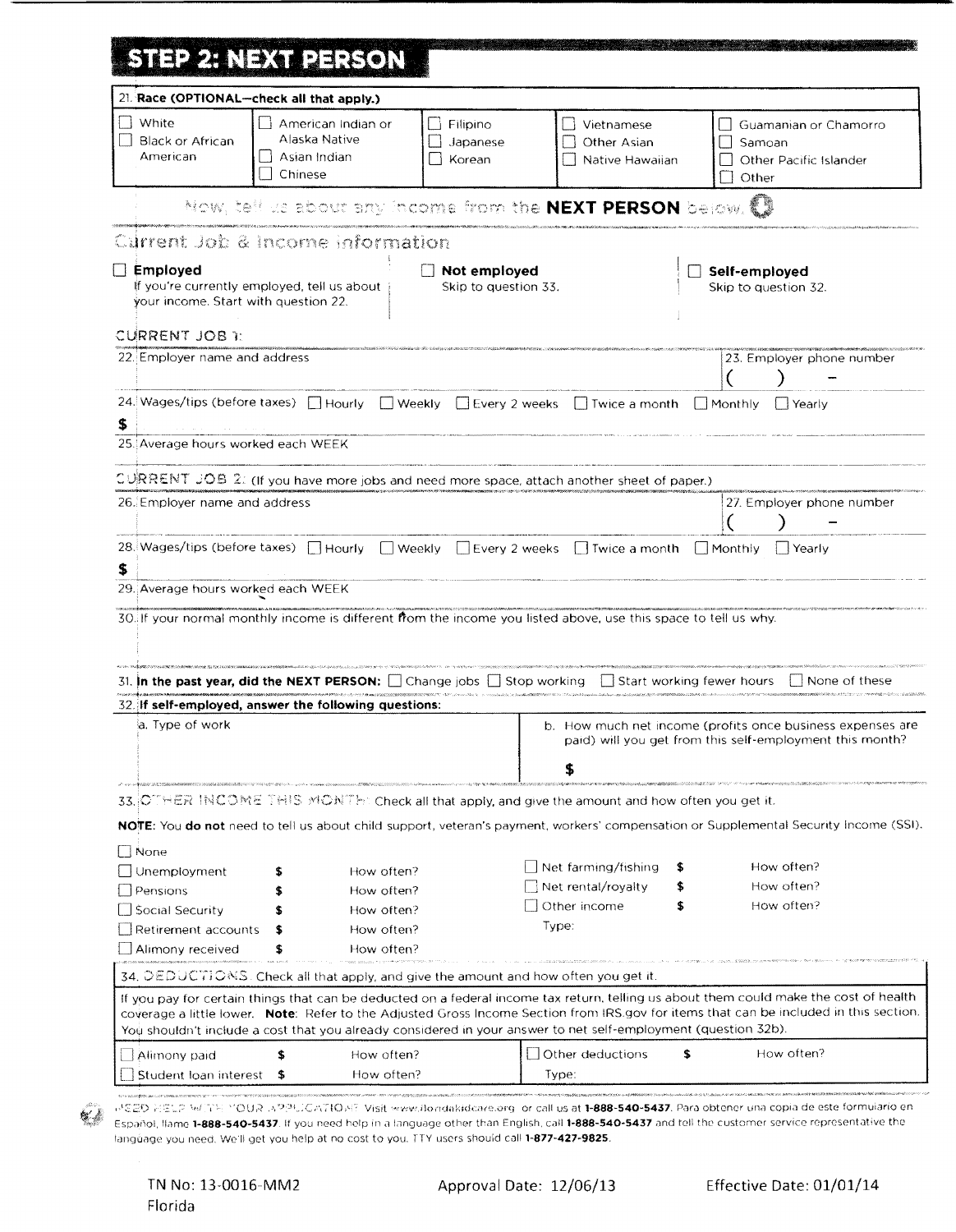|  |  |  |  | <b>STEP 2: NEXT PERSON</b> |
|--|--|--|--|----------------------------|
|  |  |  |  |                            |
|  |  |  |  |                            |

| If you don't expect changes to the NEXT PERSON's monthly income, add another person or skip to the next section.                                                                                                                                                                                                                                                                                                                                                                                                                                                                                                                                                                                                                                                                                                                         |                                                                                                                                                        |
|------------------------------------------------------------------------------------------------------------------------------------------------------------------------------------------------------------------------------------------------------------------------------------------------------------------------------------------------------------------------------------------------------------------------------------------------------------------------------------------------------------------------------------------------------------------------------------------------------------------------------------------------------------------------------------------------------------------------------------------------------------------------------------------------------------------------------------------|--------------------------------------------------------------------------------------------------------------------------------------------------------|
| The NEXT PERSON's total income this year<br>\$<br>\$                                                                                                                                                                                                                                                                                                                                                                                                                                                                                                                                                                                                                                                                                                                                                                                     | The NEXT PERSON's total income <b>next year</b> (if you think it will be<br>different)                                                                 |
| THANKS! This is all we need to know about the NEXT PERSON                                                                                                                                                                                                                                                                                                                                                                                                                                                                                                                                                                                                                                                                                                                                                                                |                                                                                                                                                        |
|                                                                                                                                                                                                                                                                                                                                                                                                                                                                                                                                                                                                                                                                                                                                                                                                                                          |                                                                                                                                                        |
|                                                                                                                                                                                                                                                                                                                                                                                                                                                                                                                                                                                                                                                                                                                                                                                                                                          | American indian or Alaska Native (Al/AN) family member(s)                                                                                              |
| 1. Are you or is anyone in your family American Indian or Alaska Native?                                                                                                                                                                                                                                                                                                                                                                                                                                                                                                                                                                                                                                                                                                                                                                 |                                                                                                                                                        |
| $\Box$ If <b>No,</b> skip to Step 4.                                                                                                                                                                                                                                                                                                                                                                                                                                                                                                                                                                                                                                                                                                                                                                                                     |                                                                                                                                                        |
| $\Box$ Yes. If yes, go to Appendix B.                                                                                                                                                                                                                                                                                                                                                                                                                                                                                                                                                                                                                                                                                                                                                                                                    |                                                                                                                                                        |
| Your Family's Health Coverage                                                                                                                                                                                                                                                                                                                                                                                                                                                                                                                                                                                                                                                                                                                                                                                                            |                                                                                                                                                        |
| Answer these questions for anyone who needs health coverage.                                                                                                                                                                                                                                                                                                                                                                                                                                                                                                                                                                                                                                                                                                                                                                             |                                                                                                                                                        |
| 1. Is anyone enrolled in health coverage now from the following?                                                                                                                                                                                                                                                                                                                                                                                                                                                                                                                                                                                                                                                                                                                                                                         |                                                                                                                                                        |
| $\Box$ ¥ES. If yes, check the type of coverage and write their name(s) next to the coverage they have.                                                                                                                                                                                                                                                                                                                                                                                                                                                                                                                                                                                                                                                                                                                                   | $\vert \ \vert$ MO.                                                                                                                                    |
| Medicaid                                                                                                                                                                                                                                                                                                                                                                                                                                                                                                                                                                                                                                                                                                                                                                                                                                 | Employer insurance                                                                                                                                     |
| Florida KidCare                                                                                                                                                                                                                                                                                                                                                                                                                                                                                                                                                                                                                                                                                                                                                                                                                          | Name of health insurance:                                                                                                                              |
| Medicare                                                                                                                                                                                                                                                                                                                                                                                                                                                                                                                                                                                                                                                                                                                                                                                                                                 | Name of person insured:                                                                                                                                |
| TRICARE (Don't check if you have direct care or Line of Duty)                                                                                                                                                                                                                                                                                                                                                                                                                                                                                                                                                                                                                                                                                                                                                                            | Policy number:                                                                                                                                         |
|                                                                                                                                                                                                                                                                                                                                                                                                                                                                                                                                                                                                                                                                                                                                                                                                                                          | Is this COBRA coverage? $\Box$ Yes $\Box$ No<br>Is this a retiree health plan? $\Box$ Yes $\Box$ No                                                    |
| VA health care programs                                                                                                                                                                                                                                                                                                                                                                                                                                                                                                                                                                                                                                                                                                                                                                                                                  | Other                                                                                                                                                  |
| Peace Corps                                                                                                                                                                                                                                                                                                                                                                                                                                                                                                                                                                                                                                                                                                                                                                                                                              | Name of health insurance:                                                                                                                              |
|                                                                                                                                                                                                                                                                                                                                                                                                                                                                                                                                                                                                                                                                                                                                                                                                                                          | Name of person insured:                                                                                                                                |
|                                                                                                                                                                                                                                                                                                                                                                                                                                                                                                                                                                                                                                                                                                                                                                                                                                          | Policy number:<br>Is this a limited-benefit plan (like a school accident policy)?                                                                      |
|                                                                                                                                                                                                                                                                                                                                                                                                                                                                                                                                                                                                                                                                                                                                                                                                                                          | $\Box$ Yes $\Box$ No                                                                                                                                   |
| 2. Is anyone listed on this application offered health coverage from a job? Check yes even if the coverage is from someone else's                                                                                                                                                                                                                                                                                                                                                                                                                                                                                                                                                                                                                                                                                                        |                                                                                                                                                        |
| job, such as a parent or spouse.<br>S. If yes, you'll need to complete and include Appendix A. Is this a state employee benefit plan? $\Box$ Yes $\Box$ No                                                                                                                                                                                                                                                                                                                                                                                                                                                                                                                                                                                                                                                                               |                                                                                                                                                        |
| $\parallel$ MO. If no, continue to Step 5.                                                                                                                                                                                                                                                                                                                                                                                                                                                                                                                                                                                                                                                                                                                                                                                               |                                                                                                                                                        |
| 3. Has anyone voluntarily canceled health insurance for children in the last two months for any of these reasons?                                                                                                                                                                                                                                                                                                                                                                                                                                                                                                                                                                                                                                                                                                                        |                                                                                                                                                        |
| 1. The cost of an applicant child's health insurance is more than 5%                                                                                                                                                                                                                                                                                                                                                                                                                                                                                                                                                                                                                                                                                                                                                                     | $\Box$ 6. The employer providing the applicant child's coverage canceled                                                                               |
| of your family's income.<br>2. Domestic violence led to the loss of coverage for an applicant child.                                                                                                                                                                                                                                                                                                                                                                                                                                                                                                                                                                                                                                                                                                                                     | the coverage.<br>7. The applicant child's coverage ended because the child reached the                                                                 |
| 3. Parent lost a job that provided employer-sponsored coverage for an<br>applicant child.                                                                                                                                                                                                                                                                                                                                                                                                                                                                                                                                                                                                                                                                                                                                                | maximum lifetime coverage limit or an annual benefit limit.<br>$\Box$ 8. An applicant child has a medical condition that, without medical              |
| 4. The coverage does not cover the applicant child's health care needs.                                                                                                                                                                                                                                                                                                                                                                                                                                                                                                                                                                                                                                                                                                                                                                  | care, would cause serious disability, loss of function, or death.                                                                                      |
| 5. Parent who had the health insurance coverage for an applicant child<br>is deceased.                                                                                                                                                                                                                                                                                                                                                                                                                                                                                                                                                                                                                                                                                                                                                   | $\Box$ 9. The applicant child's parent canceled COBRA coverage or the<br>COBRA coverage reached its legal limit.                                       |
|                                                                                                                                                                                                                                                                                                                                                                                                                                                                                                                                                                                                                                                                                                                                                                                                                                          | $\Box$ 10. A non-custodial parent dropped the applicant child's coverage.                                                                              |
| $\Box$ YES. If yes, month/year canceled $\Box$ and $\Box$ and $\Box$                                                                                                                                                                                                                                                                                                                                                                                                                                                                                                                                                                                                                                                                                                                                                                     |                                                                                                                                                        |
| NO. If no, continue to Step 5.                                                                                                                                                                                                                                                                                                                                                                                                                                                                                                                                                                                                                                                                                                                                                                                                           |                                                                                                                                                        |
| <b>PRA:Disclosure Statement</b><br>According to the Paperwork Reduction Act of 1995, no persons are required to respond to a collection of information unless it displays a valid OMB control<br>number. The valid OMB control number for this information collection is 0938-1191. The time required to complete this information collection is estimated to<br>average [insert Time (hours or minutes)] per response, including the time to review instructions, search existing data resources, gather the data needed, and<br>complete and review the information collection. If you have comments concerning the accuracy of the time estimate(s) or suggestions for improving this form<br>please write to: CMS, 7500 Security Boulevard, Attn: PRA Reports Clearance Officer, Mail Stop C4-26-05, Baltimore, Maryland 21244-1850. |                                                                                                                                                        |
| 러운품D 매운토인 해공과 같 <mark>O</mark> UP 계약으로 CIXTION? Visit envise.floridakidcare.org or call us at <b>1-888-540-5437</b> . Para obtener una copia de este formulario en                                                                                                                                                                                                                                                                                                                                                                                                                                                                                                                                                                                                                                                                       |                                                                                                                                                        |
|                                                                                                                                                                                                                                                                                                                                                                                                                                                                                                                                                                                                                                                                                                                                                                                                                                          | Español, llame 1-888-540-5437. If you need help in a language other than English, call 1-888-540-5437 and tell the customer service representative the |

<u> Kabupatèn Sabadaran Suma Barat, Indonesia Kabupatèn Bandaran Suma Barat, Indonesia Barat, Indonesia Barat, In</u>

 $\bar{\mathbf{r}}$ 

 $\begin{picture}(20,20) \put(0,0){\vector(1,0){10}} \put(15,0){\vector(1,0){10}} \put(15,0){\vector(1,0){10}} \put(15,0){\vector(1,0){10}} \put(15,0){\vector(1,0){10}} \put(15,0){\vector(1,0){10}} \put(15,0){\vector(1,0){10}} \put(15,0){\vector(1,0){10}} \put(15,0){\vector(1,0){10}} \put(15,0){\vector(1,0){10}} \put(15,0){\vector(1,0){10}} \put(15,0){\vector(1$ 

Approval Date: 12/06/13 Effective Date: 01/01/14